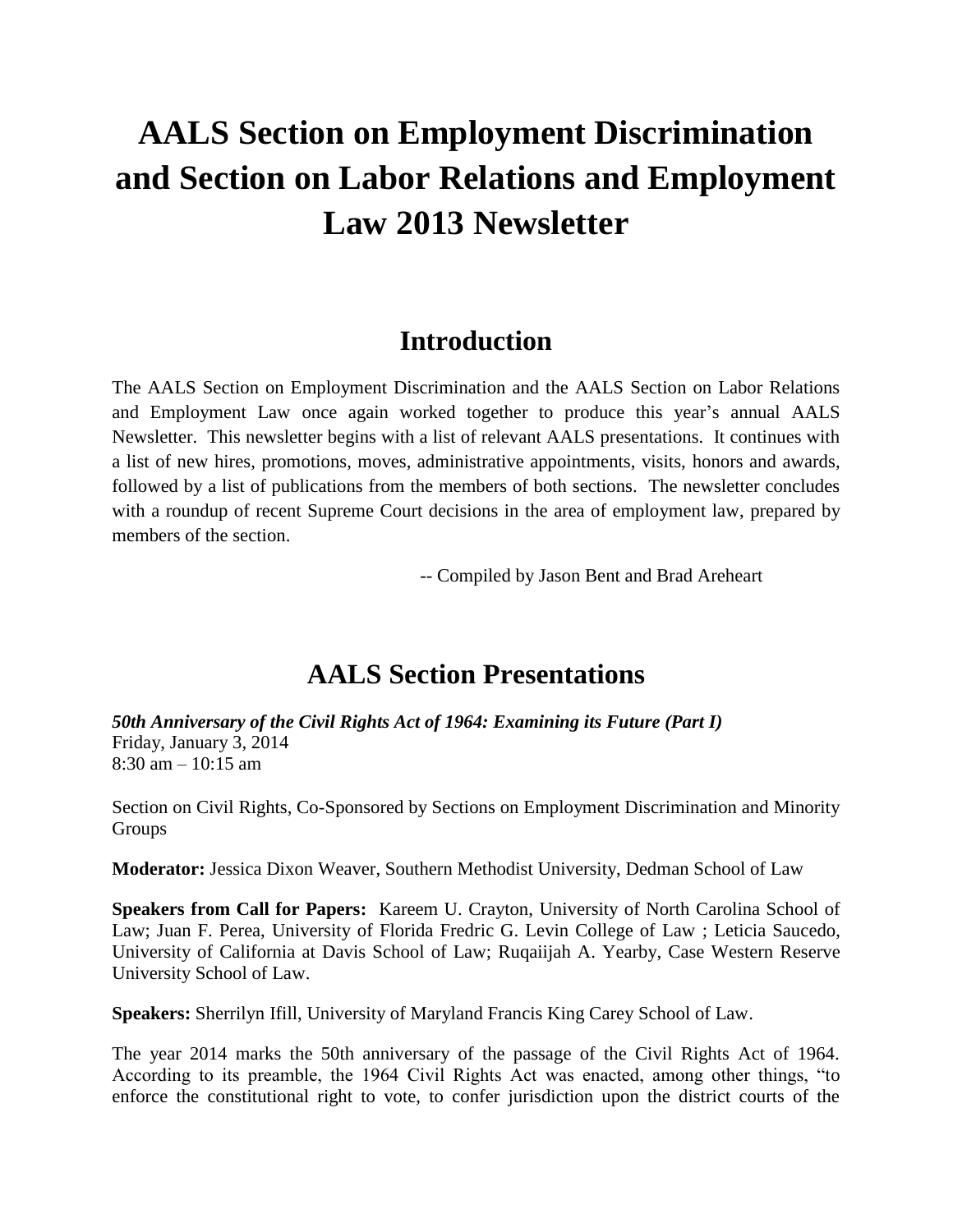United States to provide injunctive relief against discrimination in public accommodations, to authorize the Attorney General to institute suits to protect constitutional rights in public facilities and public education, to extend the Commission on Civil Rights, to prevent discrimination in federally assisted programs, [and] to establish a Commission on Equal Employment Opportunity." And, of course, after its amendment on the floor, it provided for private actions to prohibit discrimination in employment on the basis of race, color, religion, sex, or national origin.

This program celebrates the  $50<sup>th</sup>$  anniversary of the Civil Rights Act of 1964. Co-sponsored by the Minority Rights Section, this program explores the future of civil rights litigation. Specifically, it examines the gaps in the Civil Rights Act and considers the path that lawyers and advocates should take in future civil rights claims. Papers to be published in the *SMU Law Review.*

### *Making Visible the Invisible: Reimagining Labor* Friday, January 3, 2014

10:30 am – 12:15 pm

Section on Labor Relations and Employment Law

**Moderator:** Peggie Smith, Washington University in St. Louis School of Law

**Speaker from Call for Papers:** Samuel R. Bagenstos, The University of Michigan Law School

**Speakers:** Mr. Julian Dibbell, The University of Chicago, The Law School; Melissa Hart, University of Colorado School of Law; Dr. Prabha Kotiswaran, Kings College, London School of Law; Noah D. Zatz, University of California, Los Angeles School of Law

Work is central to our lives. Yet exactly what does it mean "to work" from a legal perspective? This panel will consider this question as it relates to various forms of invisible work performed both by individuals who labor without pay as well as those who, while paid, perform activities that are heavily marginalized as labor. While women's unpaid domestic activities in the home remain the paradigmatic form of invisible labor, in today's shifting economy, the concept also applies to home care work, interns, gold farming, sex work, prison labor and a host of other activities that remain largely out of public view and fail to resonate as "work" in the public imagination. The panelists will focus on how the law defines work, how those definitions influence our explicit and implicit understandings of work, the policy implications of those definitions and how the law can craft more inclusive definitions.

## **Labor Relations and Employment Law Boxed Luncheon**

Friday, January 3, 2014  $12:15$  pm  $-1:30$  pm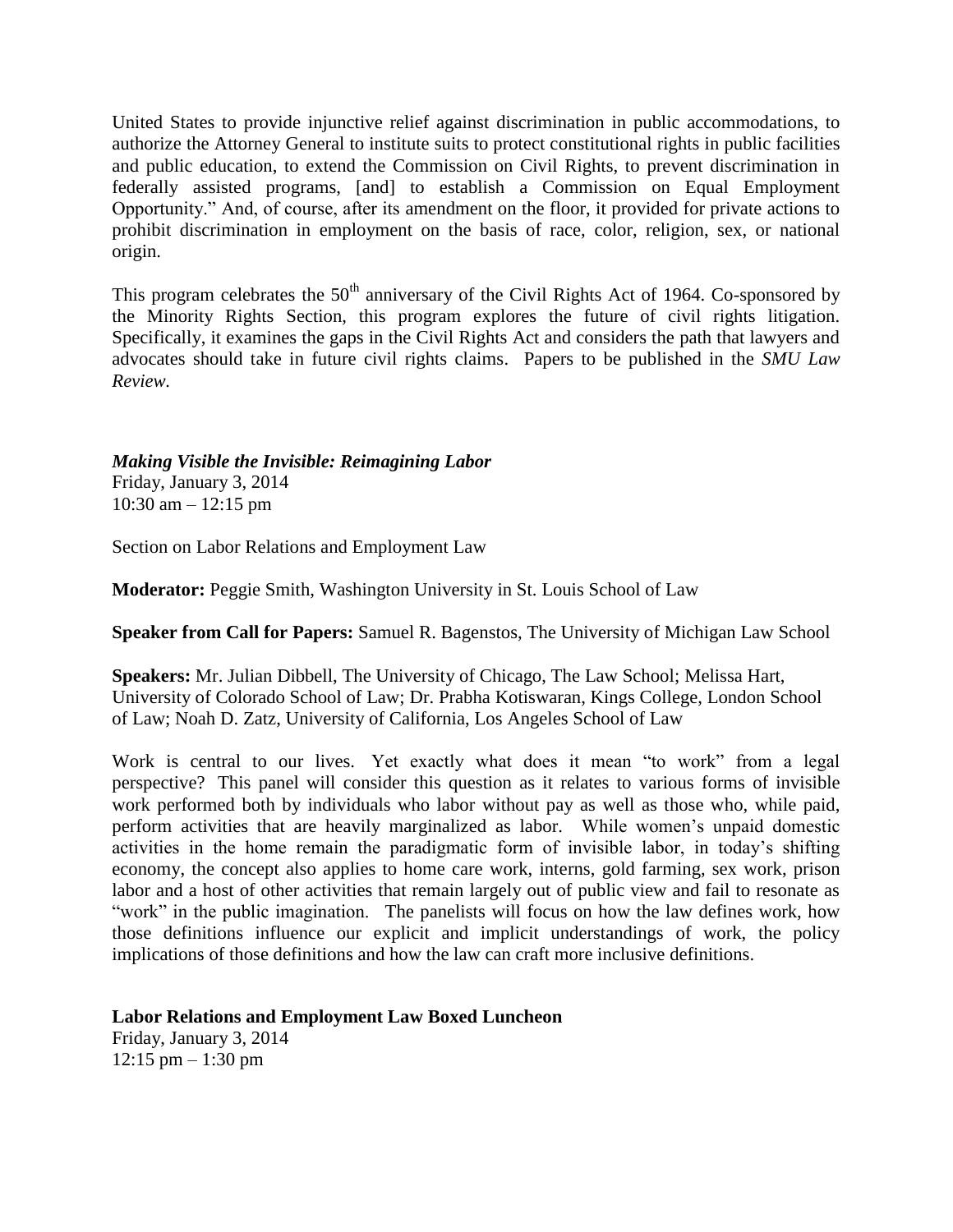*50th Anniversary of the Civil Rights Act of 1964: Examining Its Past and Contemporary Effects (Part II)* Friday, January 3, 2014 3:30 pm – 5:15 pm

Section on Minority Groups, Co-Sponsored by Sections on Employment Discrimination and Civil Rights

**Moderator:** Ediberto Roman, Florida International University College of Law

**Speakers from Call for Papers:** Taunya Lovell Banks, University of Maryland Francis King Carey School of Law; Ming Hsu Chen, University of Colorado School of Law; Anthony Paul Farley, Albany Law School;Danielle Holley-Walker, University of South Carolina School of Law; Olatunde C. Johnson, Columbia University School of Law

#### *Title VII at Fifty: Looking Forward and Looking Back*

Saturday, January 4, 2014  $2:00 \text{ pm} - 3:45 \text{ pm}$ 

Section on Employment Discrimination, Co-Sponsored by Sections on Minority Groups and Civil Rights

**Moderator:** Deborah A Widiss, Indiana University Maurer School of Law

**Speaker from Call for Papers:** Joseph R. Fishkin, The University of Texas School of Law

**Speakers:** Alfred W. Blumrosen, Rutgers School of Law – Newark; Ms. Chai Feldblum, U.S. Equal Employment Opportunity Commission; Trina Jones, Duke University School of Law; William L. Robinson, University of the District of Columbia, David A. Clarke School of Law; Mr. Steven Rosenblum, EE01, Inc.

2014 marks the 50<sup>th</sup> anniversary of the passage of Title VII of the Civil Rights Act of 1964. Title VII was the first major federal employment discrimination law—and it continues to be the most important one. By prohibiting discrimination on the basis of race, color, religion, sex, and national origin, Title VII transformed American workplaces. It required employers to remove most formal barriers to equal employment opportunity and it has dramatically reduced explicit acts of discrimination. It remains to be seen, however, how effective Title VII will be in addressing ongoing challenges such as implicit bias or structural barriers that impede access, as well as the extent to which it can address issues such as discrimination on the basis of caregiving responsibilities, gender identity, or prior criminal convictions. The Section's program brings together key leaders who helped shaped Title VII's early implementation, a current EEOC commissioner, and scholars to use this milestone year as an opportunity for looking both forward and backward at Title VII's impact and its potential.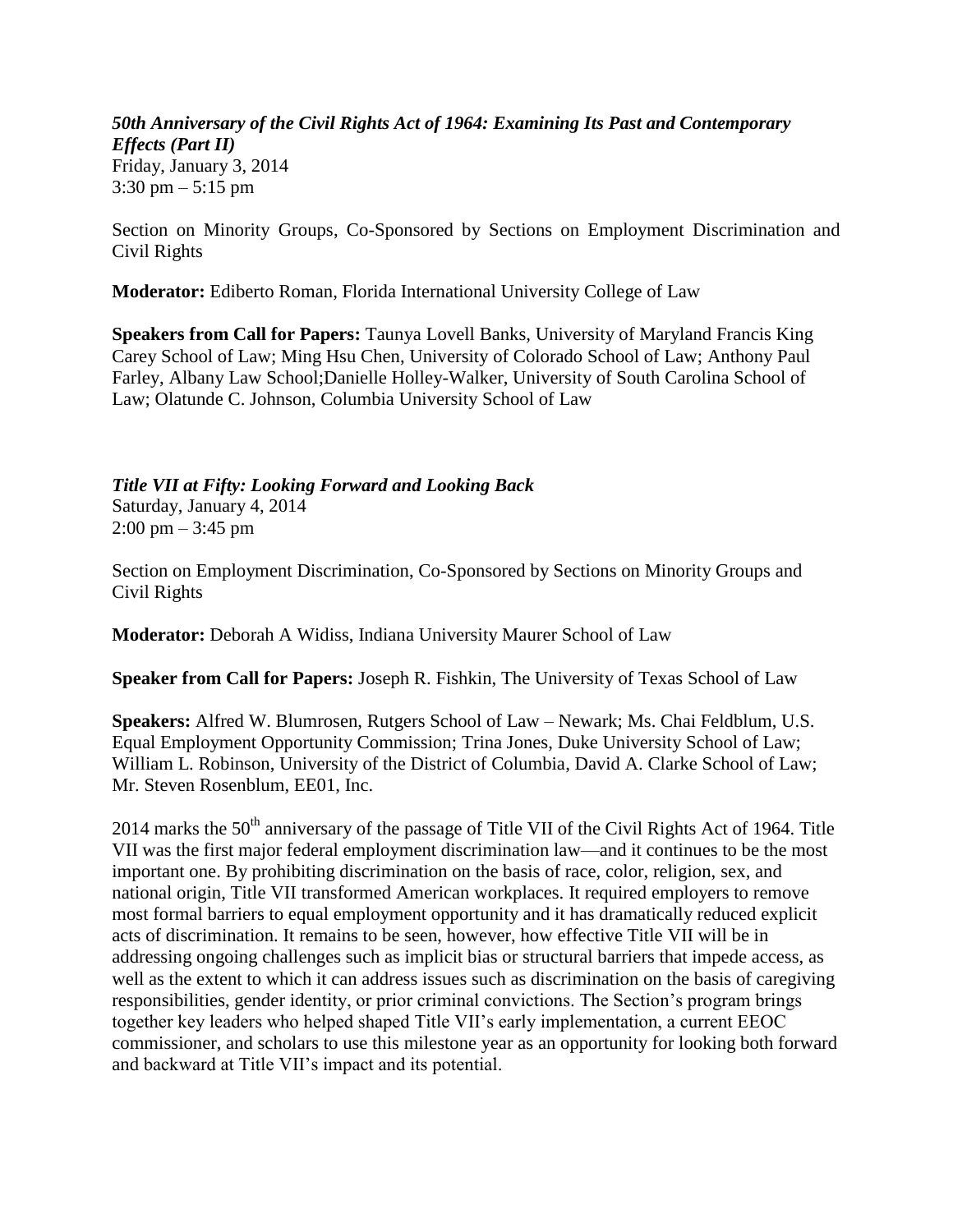# **Other AALS Programs of Interest**

#### **Women in Legal Education – Speed Mentoring Program**

Friday, January 3, 10:30 am – 12:15 pm

#### **Scholarship**

Friday, January 3, 1:30 pm – 3:15 pm *Legal Scholarship Beyond the Law Review: Books, Briefs, Letters, and Other Avenues of Influence*

#### **Aging and the Law**

Friday, January 3, 3:30 pm – 5:15 pm *From the Affordable Care Act to Aging in Place: What You Need to Know As You Grow Older*

#### **Education Law, Co-Sponsored by Section on Disability Law**

Saturday, January 4, 8:30 am – 10:15 am *Law and the Education of Children with Disabilities*

#### **Employee Benefits and Executive Compensation**

Saturday, January 4, 8:30 am – 10:15 am *How to Invest for Retirement and Live Happily Ever After*

#### **Law and Sports**

Saturday, January 4,  $2:00 \text{ pm} - 3:45 \text{ pm}$ *O'Bannon v. NCAA: Is There An Unprecedented Change to Intercollegiate Sports Just Over the Horizon?*

**New Law Professors** Saturday, January 4, 4:00 pm  $-$  5:45 pm *Developing as a Legal Scholar: Thoughts for New Law Professors*

#### **Disability Law**

Saturday, January 4, 4:00 pm  $-$  5:45 pm *The Persistent Societal Habits of Bullying, Harassing and Excluding: Exploring the Current Legal and Public Policy Issues at the Forefront of Efforts Combating Such Discrimination*

#### **Sexual Orientation & Gender Identity Issues**

Sunday, January 5, 2:00 pm – 5:00 pm *Courting Justices: LGBT Law Advances in the Twenty-First Century*

#### **Women in Legal Education**

Sunday, January 5, 2:00 pm – 3:45 pm *New Voices in Gender Studies*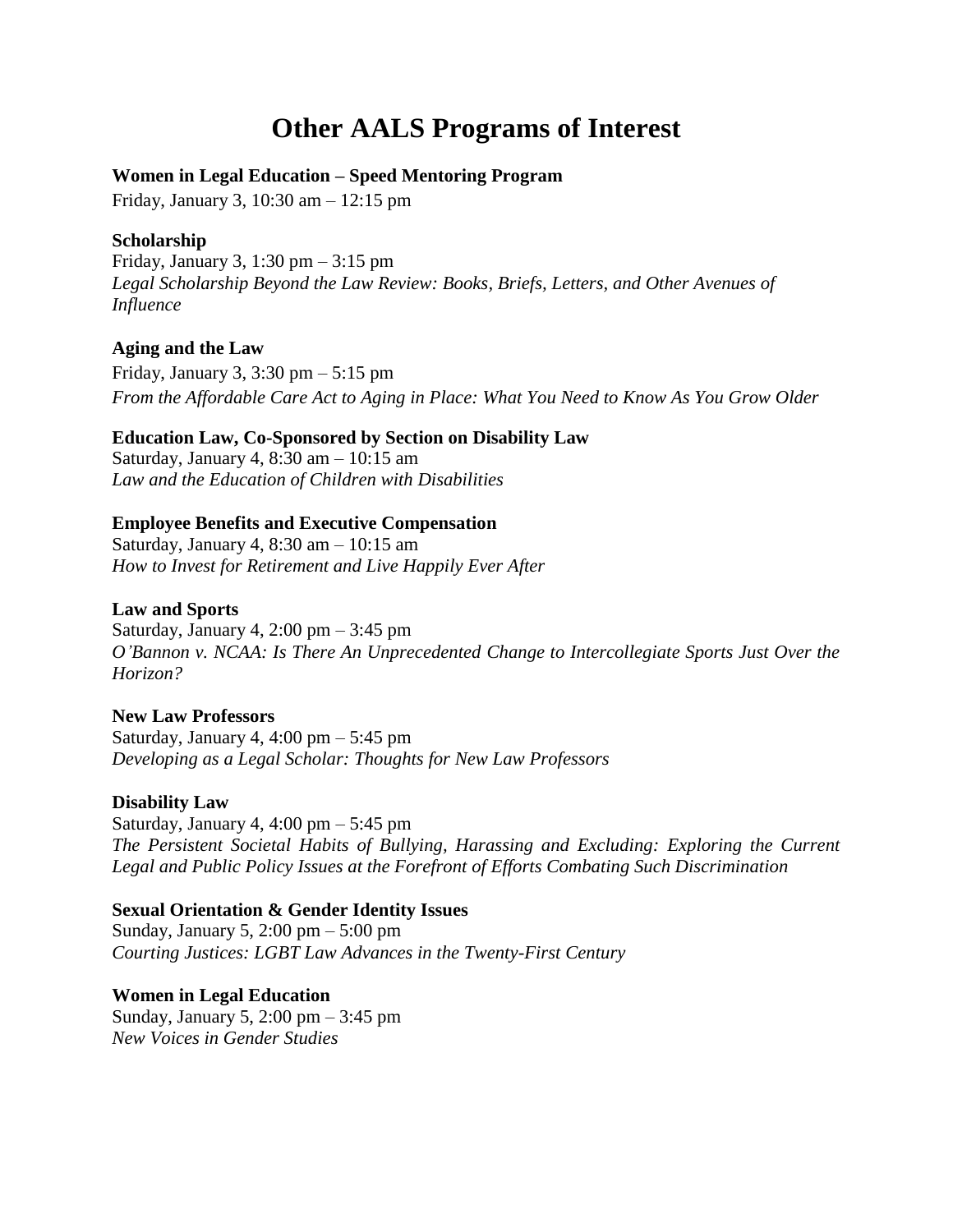# **Faculty Employment Updates**

#### *New Hires*

Leora Eisenstadt (Freedman Fellow at Temple University School of Law) to the Dept. of Legal Studies at Temple University's Fox School of Business.

Annie Lai (Yale Law School Cover Fellow) to UC-Irvine School of Law.

Claire Mumme to University of Windsor (Canada).

Michael Oswalt (SEIU) to Northern Illinois University College of Law.

Tammy R. Pettinato (from VAP at University of Louisville School of Law) to University of North Dakota School of Law.

Victoria Schwartz (Bigelow Fellow at University of Chicago) to Pepperdine University School of Law.

Danielle D. Weatherby to the University of Arkansas School of Law.

#### *Tenure and Promotion*

Kevin Barry (Quinnipiac University School of Law) was granted tenure and promoted to Full Professor.

Deborah Thompson Eisenberg (University of Maryland Francis King Carey School of Law) was promoted to Associate Professor of Law.

Jessica Fink (California Western School of Law) was granted tenure.

Matthew W. Green (Cleveland-Marshall College of Law) was granted tenure.

Ariana Levinson (University of Louisville School of Law) has been promoted to Associate Professor.

Marcia L. McCormick (St. Louis University School of Law) was promoted to Full Professor and was appointed as Co-Director of the Wefel Center for Employment Law at Saint Louis University.

Paul M. Secunda (Marquette University Law School) was promoted to Full Professor.

Craig Senn (Loyola University-New Orleans College of Law) was granted tenure.

Kerri Stone (Florida International University College of Law) was granted tenure.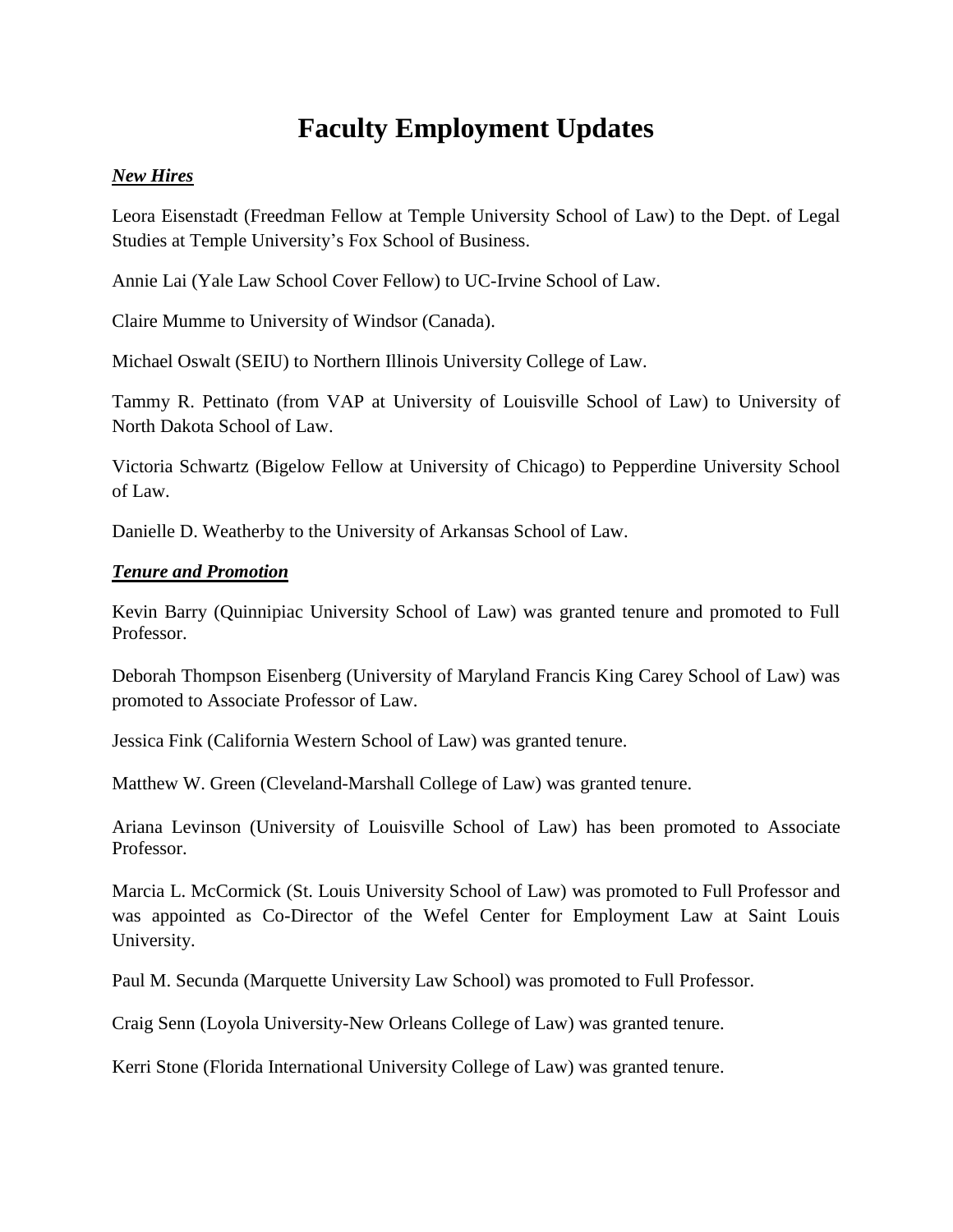#### *Administrative Appointments*

Rick Bales (Northern Kentucky University) appointed Dean at Ohio Northern University College of Law.

Steve Befort (University of Minnesota Law School) named Associate Dean for Planning and Research.

Harris Freeman (Western New England University School of Law) appointed to serve as one of three members of the Commonwealth Employment Relations Board in Massachusetts.

Seth Harris (formerly NYLS) appointed Acting U.S. Secretary of Labor.

Jeffrey Michael Hirsch (University of North Carolina School of Law) was appointed Associate Dean of Academic Affairs.

Sharona Hoffman (Case Western Reserve University School of Law) has received a chair and was named the Edgar A. Hahn Professor of Jurisprudence.

Israel Horowitz (PBGC Chief Counsel and Adjunct Professor at Georgetown Law) named to serve on the Labor and Pensions Advisory Committee to the American Bankruptcy Institute's Chapter 11 Reform Commission.

Richard Moberly (University of Nebraska College of Law) appointed to the Department of Labor's Whistleblower Protection Advisory Committee.

Paul M. Secunda (Marquette University Law School) appointed to the Department of Labor's ERISA Advisory Council.

Emily Spieler (Northeastern University School of Law) to Chair of the Department of Labor's Whistleblower Protection Advisory Committee.

Michelle A. Travis (University of San Francisco School of Law) appointed to Associate Dean for Faculty Scholarship.

#### *Visiting Appointments*

Miriam Cherry (St. Louis University School of Law) is a Visiting Professor at the University of Missouri-Columbia.

Nancy Leong (University of Denver Sturm College of Law) is a Visiting Professor at UCLA School of Law (Fall 2013).

Angela Onwuachi-Willig (University of Iowa College of Law) is a Visiting Professor at Yale Law School (Spring 2014).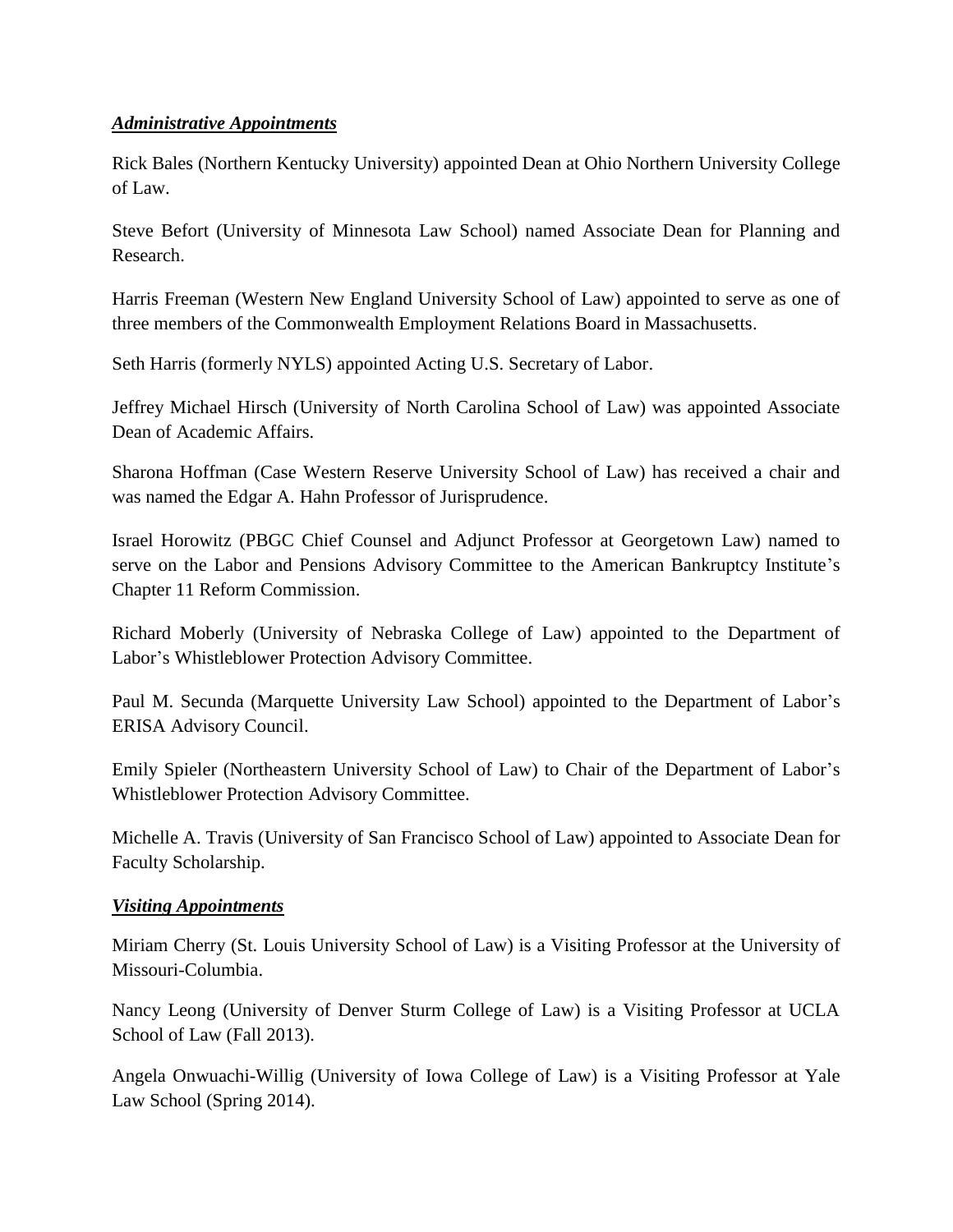Noah Zatz (UCLA School of Law) to Yale Law School (2013-2014).

### *Lateral Moves*

Jeremi Duru (Temple University School of Law) to American University Washington College of Law.

Brendan Maher (Oklahoma City University School of Law) to University of Connecticut School of Law.

### *Honors and Awards*

Jennifer Drobac (Indiana University-Indianapolis School of Law) appointed to American Law Institute (ALI).

Melissa Hart (University of Colorado-Boulder Law) appointed to American Law Institute (ALI).

Angela Onwuachi-Willig (University of Iowa College of Law) was elected as Fellow of the Iowa Bar Foundation, April 2013.

Charlie Sullivan (Seton Hall University School of Law) named Recipient of the Second Annual Paul Steven Miller Award for Scholarly Contributions to Labor and Employment Law.

Michael Waterstone (Loyola-LA Law School) appointed to American Law Institute (ALI).

# **Publications**

### *Books*

- ORLY LOBEL, TALENT WANTS TO BE FREE: WHY WE SHOULD LEARN TO LOVE LEAKS, RAIDS, AND FREE-RIDING (Yale University Press 2013).
- GEORGE RUTHERGLEN, CIVIL RIGHTS IN THE SHADOW OF SLAVERY: THE CONSTITUTION, COMMON LAW, AND THE CIVIL RIGHTS ACT OF 1866 (Oxford University Press 2012).
- ANGELA ONWUACHI-WILLIG, ACCORDING TO OUR HEARTS: *RHINELANDER V. RHINELANDER*  AND THE LAW OF THE MULTIRACIAL FAMILY (Yale University Press 2013).

### *Articles, Essays, and Book Chapters*

- Charlotte Alexander, *Anticipatory Retaliation, Threats, and the Silencing of the Brown Collar Workforce*, 50 AM. BUS. L.J. 779 (2013).
- Bradley Areheart, *Accommodating Every Body,* 81 U. CHICAGO L. REV. (forthcoming 2013) (co-authored with Michael Stein, Anita Silvers, & Leslie Francis).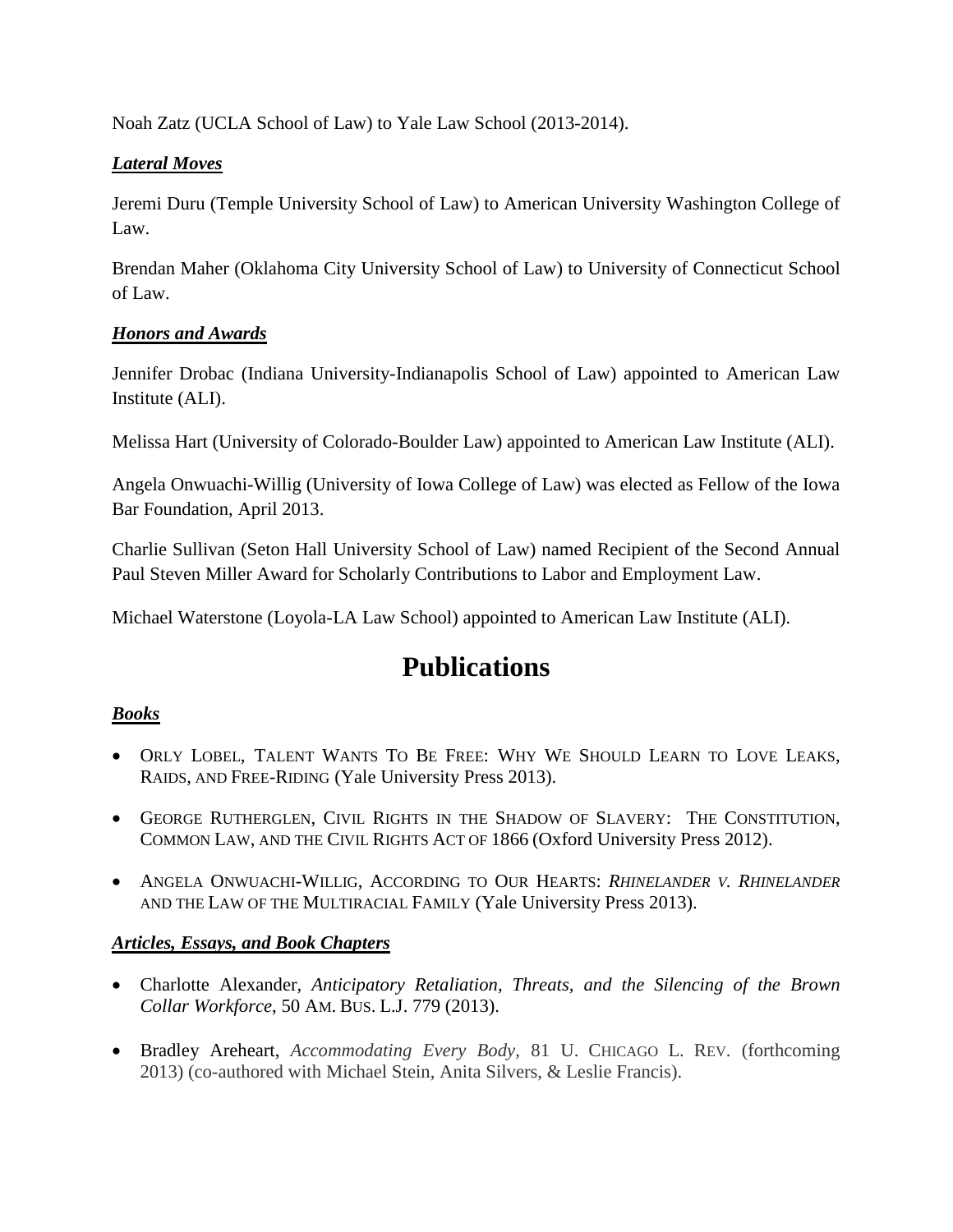- Kevin Barry, *Exactly What Congress Intended?*, 17 Chicago-Kent Emp. Rts. & Emp. Pol'y J. 5 (2013).
- Stephen F. Befort, The Constitutional Dimension of Unilateral Change in Public-Sector Collective Bargaining, 27 ABA J. Lab. & Emp. L 165 (2013).
- Jason R. Bent, *An Incentive-Based Approach to Regulating Workplace Chemicals*, 73 Ohio State L.J. 1389 (2012).
- Susan Bisom-Rapp, *Diverging Doctrine, Converging Outcomes: Evaluating Age Discrimination Law in the United Kingdom and the United States*, 44 LOY. U. CHI. L.J. 717 (with Malcolm Sargeant) (2013).
- Susan Bisom-Rapp, *North American Border Wars: The Role of Canadian and American Scholarship in U.S. Labor Law Reform Debates*, 30 HOFSTRA LAB. & EMP. L.J. 1 (with Michael J. Zimmer) (2012) (published in Italian as *La Guerra di Confine Nordamericana: il Ruolo della Ricerca Canadese e Americana nel Dibattito sulla Riforma del Diritto del Lavoro Statunitense*, in REGOLE, POLITICHE E METODO: L'EREDITÀ DI MARCO BIAGI NELLE RELAZIONI DI LAVORO DI OGGI 82 (F. Basenghi, L.E. Golzio (a cura di), con la collaborazione di A. Russo, O. Rymkevich, I. Senatori, C. Serra, eds., Giappichelli, 2013).
- Susan Bisom-Rapp, *Decent Work, Older Workers, and Vulnerability in the Economic Recession: A Comparative Study of Australia, the United Kingdom and the United States,* 15 EMP. RTS. & EMP. POL'Y J. 43 (with Andrew Frazer & Malcolm Sargeant) (2011) (reprinted in AGE AND EQUALITY LAW 209 (Michael Selmi, ed., Ashgate 2013)).
- Henry L. Chambers, Jr., *The Cost of Non-Compensable Workplace Harm*, 8 FIU L. REV. 317 (2013) (symposium).
- Brian S. Clarke, *The* Gross *Confusion Deep in the Heart of* Univ. of Texas S.W. Med. Ctr. v. Nassar, 4 CAL. L. REV. CIRCUIT 75 (2013).
- Brian S. Clarke, *A Better Route Through the Swamp: Causal Coherence in Disparate Treatment Doctrine*, 65 RUTGERS L. REV. 723 (2013).
- Caroline Mala Corbin, *The Contraception Mandate*, 107 Nw. U. L. Rev. 1469 (2013), (reprinted in WOMEN AND THE LAW (T. Thomas, ed., Thompson Reuters 2013)).
- Deborah Thompson Eisenberg, *Regulation by Amicus: The Department of Labor's Policy Making in the Courts*, 65 FLA. L. REV. 1209 (2013).
- Deborah Thompson Eisenberg, *Stopped at the Starting Gate: The Overuse of Summary Judgment in Equal Pay Cases*, 57 N.Y.L. SCH. L. REV. 815 (2012-13).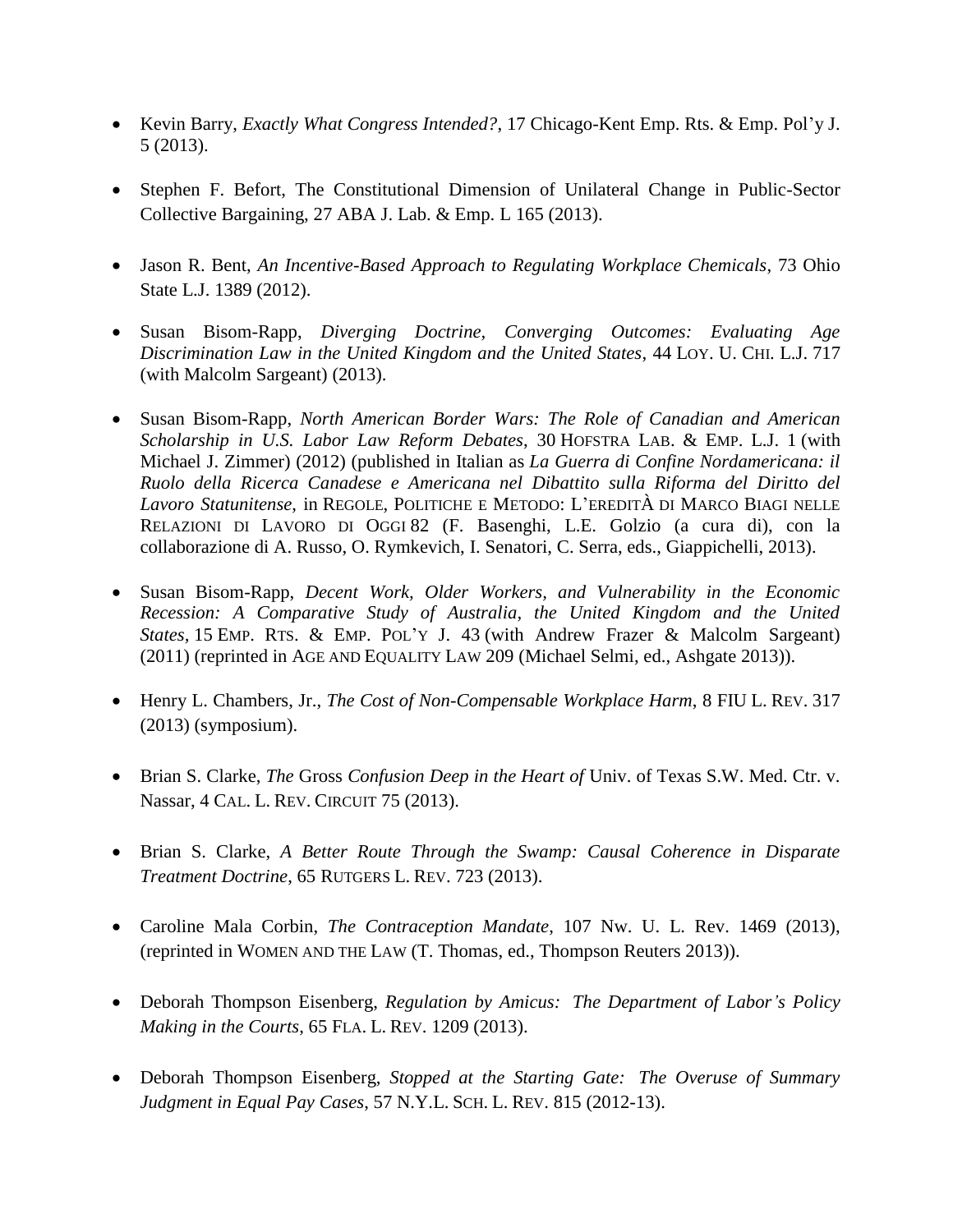- Amber Fricke & Angela Onwuachi-Willig, *Do Female "Firsts" Still Matter?: Why They Do for Women of Color*, 2012 MICH. ST. L. REV. 1529 (2012) (invited symposium essay).
- Charlotte Garden, *Union Made: Labor's Litigation for Social Change*, 88 TULANE L. REV. (forthcoming 2013).
- Tristin K. Green, *Racial Emotion in the Workplace*, 86 S. CAL. L. REV. (forthcoming 2013).
- Tristin K. Green, *"It's Not You, It's Me": Assessing an Emerging Relationship Between Law and Social Science*, 46 CONN. L. REV. 287 (2013).
- Rebecca K. Lee, *Sonia Sotomayor: Role Model of Empathy and Purposeful Ambition*, 98 MINN. L. REV. HEADNOTES 73 (2013) (reviewing SONIA SOTOMAYOR, MY BELOVED WORLD (2013)).
- Rebecca K. Lee, Fisher v. University of Texas at Austin*: Promoting Full Judicial Review and Process in Applying Strict Scrutiny*, 4 HOUS. L. REV. HLRe 33 (2013).
- Nancy Leong, *Racial Capitalism*, 126 HARV. L. REV. 2151 (2013).
- Nancy Leong & Charlotte Garden, *"So Closely Intertwined": Labor Interests and Racial Solidarity*, 81 GEO. WASH. L. REV. 1135 (2013).
- Orly Lobel*, Linking Prevention, Detection, and Whistleblowing: Principles for Designing Effective Reporting Systems,* Symposium on Whistleblowing and the Regulation of Workplace Reporting, 54 S. TEX. L.J. 37 (2013)*.*
- Orly Lobel & On Amir, *Driving Performance: A Growth Theory of Non-Compete Law*, 16 STAN. TECH. L. REV. 833 (2013).
- Scott A. Moss, *Bad Briefs, Bad Law, Bad Markets: Documenting the Poor Quality of Plaintiffs' Briefs, Its Impact on the Law, and the Market Failure It Reflects*, 63 EMORY L.J. 101 (Fall 2013).
- Angela Onwuachi-Willig, *Next Generation of Civil Rights Lawyers: Race and Representation in the Age of Identity Performance*, 122 YALE L.J. 1484 (2013) (co-authored with Professor Anthony Alfieri, University of Miami School of Law).
- Angela Onwuachi-Willig, *What Would Be the Story of Alice and Leonard Rhinelander Today?*, 46 U.C. DAVIS. L. REV. 939 (2013).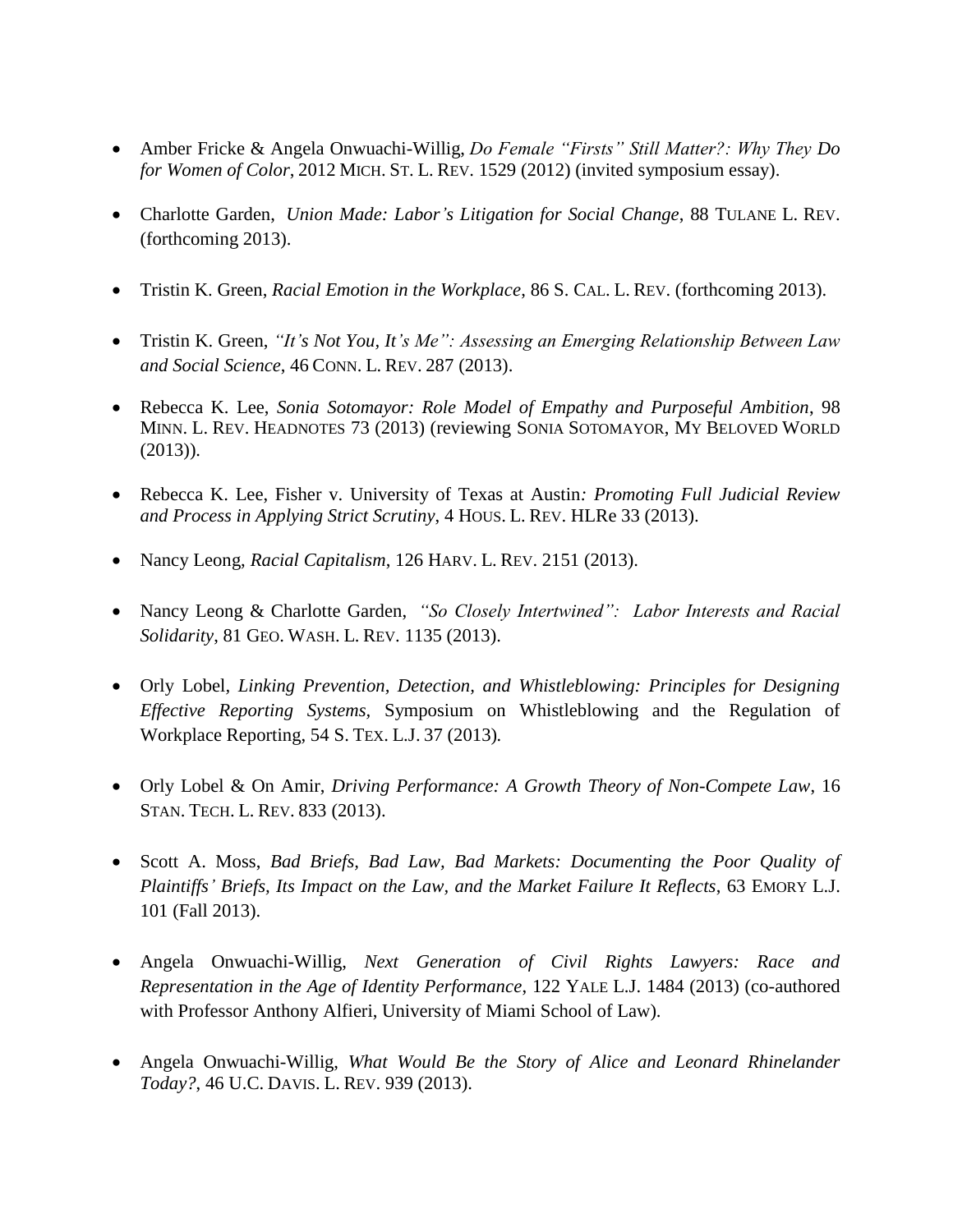- Angela Onwuachi-Willig, *A Room with Many Views: A Response to Essays on According to Our Hearts:* Rhinelander v. Rhinelander *and the Multiracial Family*, 16 J. GENDER RACE & JUST. 793 (2013).
- Angela Onwuachi-Willig, *On Derrick Bell as Pioneer and Teacher: Teaching Us How to Have the Nerve*, 36 SEATTLE UNIV. L. REV. xlii (2013) (invited tribute to Professor Derrick Bell).
- Nicole B. Porter, *Martinizing Title I of the Americans with Disabilities Act*, 47 GEORGIA L. REV. 527 (2013).
- Nicole B. Porter, *Women, Unions, Negotiation*, 13 NEV. L.J. (forthcoming 2013).
- Nicole B. Porter, *The Blame Game: How the Rhetoric of Choice Blames the Achievement Gap on Women*, 8 FIU L. REV. 447 (2013) (symposium).
- Nicole B. Porter, Symposium: *Teaching Labor and Employment Law, A Proposal to Improve the Workplace Law Curriculum from a Corporate Compliance Perspective*, 57 ST. LOUIS U. L. J. (forthcoming 2013).
- Suja A. Thomas, *[Employer Costs and Conflicts Under the Affordable Care Act](http://papers.ssrn.com/sol3/papers.cfm?abstract_id=2296193)*, 99 CORNELL L. REV. ONLINE 56 (Oct. 2013) (co-authored with Peter Molk).
- Suja A. Thomas, *[How Atypical, Hard Cases Make Bad Law](http://papers.ssrn.com/sol3/papers.cfm?abstract_id=2229994)*: (See, e.g., The Lack of Judicial Restraint in Wal-Mart, Twombly, and Ricci), 48 WAKE FOREST L. REV. (forthcoming 2013).
- Michelle A. Travis, *The Part and Parcel of Impairment Discrimination*, 17 EMPLOYEE RIGHTS & EMPLOYMENT POLICY JOURNAL 35 (2013).
- Deborah A. Widiss, Gilbert *Redux: The Interaction of the Pregnancy Discrimination Act and the Amended Americans with Disability Act*, 46 U.C. DAVIS L. REV. 961 (2013) (to be reprinted in WOMEN AND THE LAW: 2013 EDITION (Tracy A. Thomas, ed., forthcoming 2013)).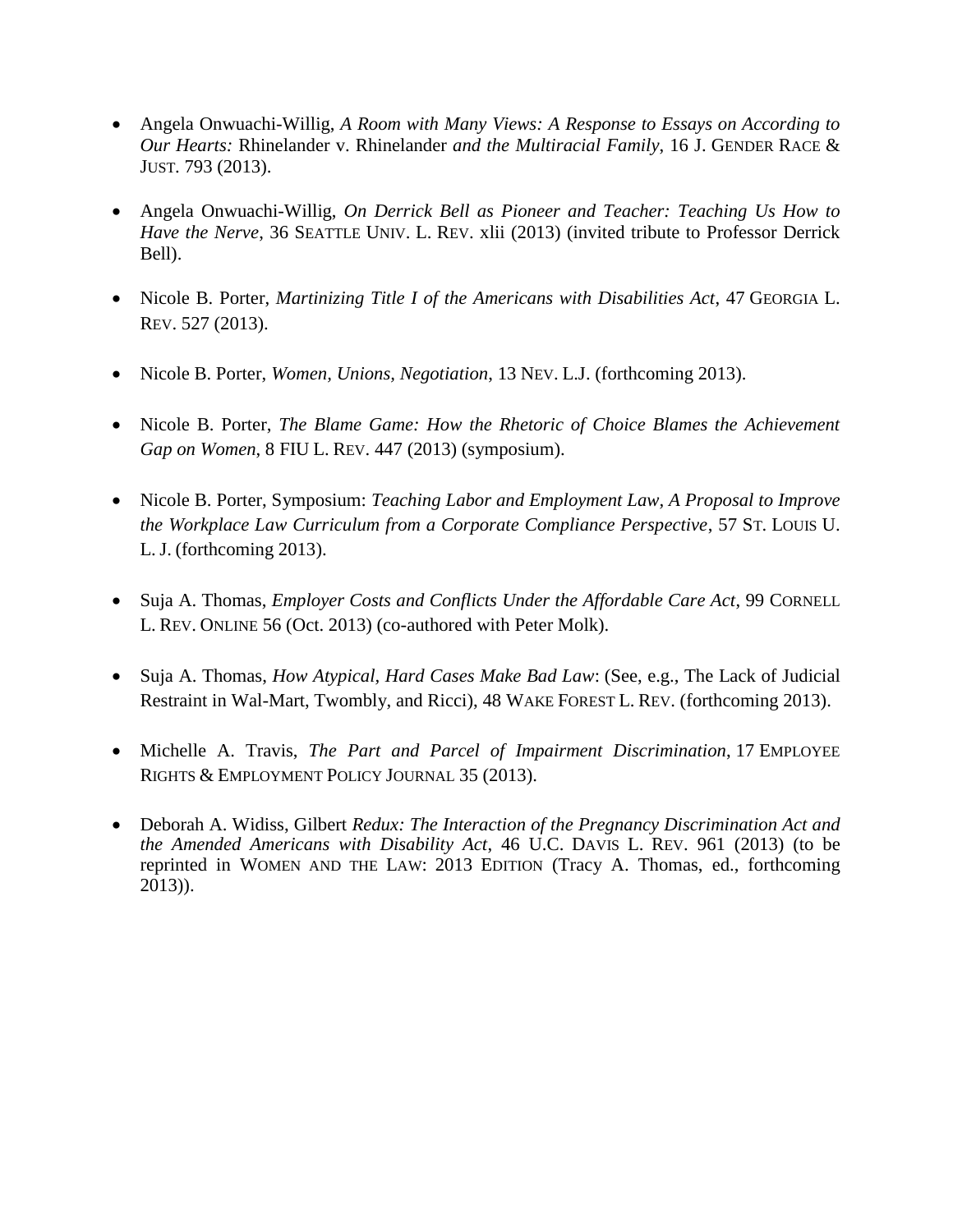# **Announcements**

**The Ninth Annual Colloquium on Current Scholarship in Labor and Employment Law** will be held at the University of Colorado Law School in Fall, 2014.

The Stanford Law Review will host a symposium entitled, **The Civil Rights Act of 1964**, on January 24-25, 2014. For more information: [http://www.stanfordlawreview.org/symposium/civil-rights-2014.](http://www.stanfordlawreview.org/symposium/civil-rights-2014)

The UNLV Boyd School of Law will host the **Conference on Psychology and Lawyering: Coalescing the Field,** on February 21-22, 2014. For more information: [http://www.law.unlv.edu/PsychologyLawyering2014.](http://www.law.unlv.edu/PsychologyLawyering2014)

Hunter College and the National Center for the Study of Collective Bargaining in Higher Education and the Professions announce the **41st Annual National Conference**, to be held at the CUNY Graduate Center, New York, April 6-8, 2014. For more information: [http://www.hunter.cuny.edu/ncscbhep/.](http://www.hunter.cuny.edu/ncscbhep/)

**The Louis Jackson Memorial National Law Student Writing Competition in Employment and Labor Law** is again being sponsored by Jackson Lewis an Chicago-Kent College of Law's Institute for Law and the Workplace. Entries are due January 21, 2014. For more information: [http://www.kentlaw.iit.edu/institutes-centers/institute-for-law-and-the-workplace/louis-jackson](http://www.kentlaw.iit.edu/institutes-centers/institute-for-law-and-the-workplace/louis-jackson-writing-competition)[writing-competition.](http://www.kentlaw.iit.edu/institutes-centers/institute-for-law-and-the-workplace/louis-jackson-writing-competition)

# **Supreme Court Round Up**

### **Decided Cases**

*University of Texas Southwestern Medical Center v. Nassar***, 133 S. Ct. 2517 (2013).**  Employee retaliation claims filed under Title VII of the Civil Rights Act of 1964 must be proved according to traditional principles of but-for causation, not the lessened causation test stated in the 42 U.S.C. § 2000e–2(m). **See Analysis Below.**

*Vance v. Ball State University***, 133 S.Ct. 2434 (2013).** An employee is a "supervisor" for purposes of vicarious liability under Title VII of the Civil Rights Act only if he is empowered by the employer to take tangible employment actions against the victim. **See Analysis Below.**

*American Express Co. v. Italian Colors Restaurant,* **133 S.Ct. 2304 (2013).** The Federal Arbitration Act does not permit courts to invalidate a contractual waiver of class arbitration on the ground that the plaintiff's cost of individually arbitrating a federal statutory claim exceeds the potential recovery.

*Comcast Corp. v. Behrend***, 133 S.Ct. 1426 (2013).** Class action brought by respondents was improperly certified under Federal Rule of Civil Procedure 23(b)(3). Third Circuit erred by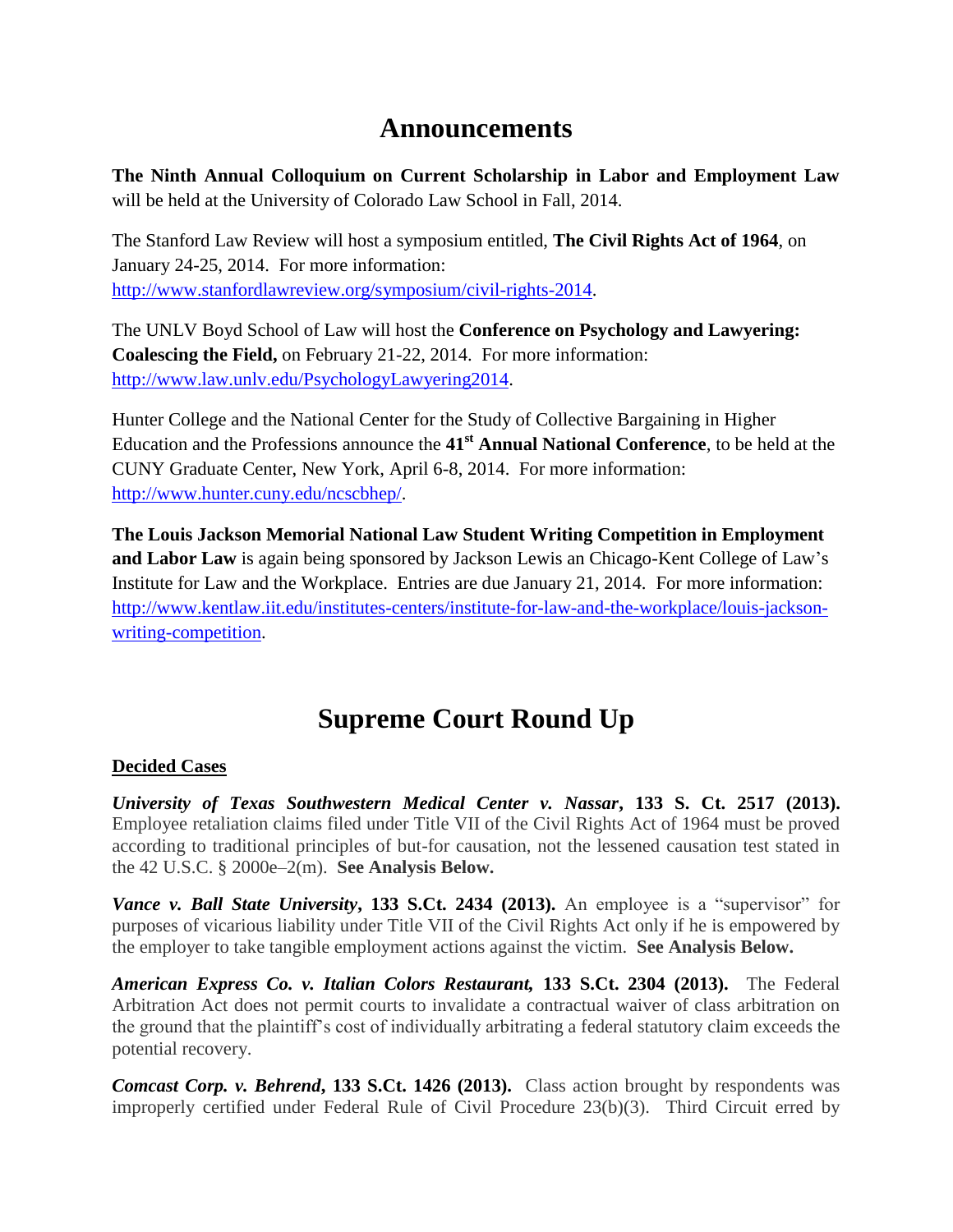refusing to decide whether the class's proposed damages model could show damages on a class wide basis.

*Fisher v. University of Texas at Austin,* **133 S.Ct. 2411 (2013).**Because the lower court did not hold the university to the burden of strict scrutiny articulated in *[Grutter v. Bollinger](http://www2.bloomberglaw.com/public/document/Grutter_v_Bollinger_539_US_306_156_L_Ed_2d_304_2003_Court_Opinion)* and *Regents of the University of California v. Bakke*, when considering the use of race as a factor in admissions, the lower court's decision affirming the district court's grant of summary judgment in favor of the university was incorrect.

*Genesis HealthCare Corp. v. Symczyk***, 133 S.Ct. 1523 (2013).** Because respondent had no personal interest in representing putative, unnamed claimants, nor any other continuing interest that would preserve her suit from mootness, her suit was appropriately dismissed for lack of subject-matter jurisdiction.

*Kloeckner v. Solis,* **133 S.Ct. 596 (2012).** A federal employee who claims that an agency action appealable to the Merit Systems Protection Board violates an antidiscrimination statute listed in 5 U.S.C. § 7702(a)(1) should seek judicial review in district court, not the Federal Circuit, regardless whether the Board decided her case on procedural grounds or on the merits.

*Levin v. U.S.***, 133 S.Ct. 1224 (2013).** The Gonzalez Act, 10 U.S.C. § 1089(e), which provides that the intentional tort exception to the Federal Tort Claims Act does not apply to "any cause of action arising out of a negligent or wrongful act or omission in the performance of medical . . . functions," permits a suit against the United States alleging medical battery by a Navy doctor acting within the scope of his employment.

*Millbrook v. U.S.***, 133 S.Ct. 1441.** The law enforcement proviso to the Federal Tort Claims Act applies to all the activities of law enforcement officers within the scope of their employment, not just to their investigative or law enforcement activities.

*U.S. Airways v. McCutchen,* **133 S.Ct. 1537 (2013).**The law enforcement proviso to the Federal Tort Claims Act applies to all the activities of law enforcement officers within the scope of their employment, not just to their investigative or law enforcement activities.

*Madigan v. Levin***, No. 12-872 (2013)**, Writ of certiorari dismissed as improvidently granted. Underlying Issue: Whether the Seventh Circuit erred in holding, in an acknowledged departure from the rule in at least four other circuits, that state and local government employees may avoid the federal Age Discrimination in Employment Act's comprehensive remedial regime by bringing age discrimination claims directly under the Equal Protection Clause and 42 U.S.C. § 1983.

*Unite Here Local 355 v. Mulhall* (2013). Writ of certiorari dismissed as improvidently granted. Underlying Issue: Whether an employer and union may violate Section 302 of the Labor-Management Relations Act, 29 U.S.C. § 186, by entering into an agreement under which the employer exercises its freedom of speech by promising to remain neutral to union organizing, its property rights by granting union representatives limited access to the employer's property and employees, and its freedom of contract by obtaining the union's promise to forego its rights to picket, boycott, or otherwise put pressure on the employer's business.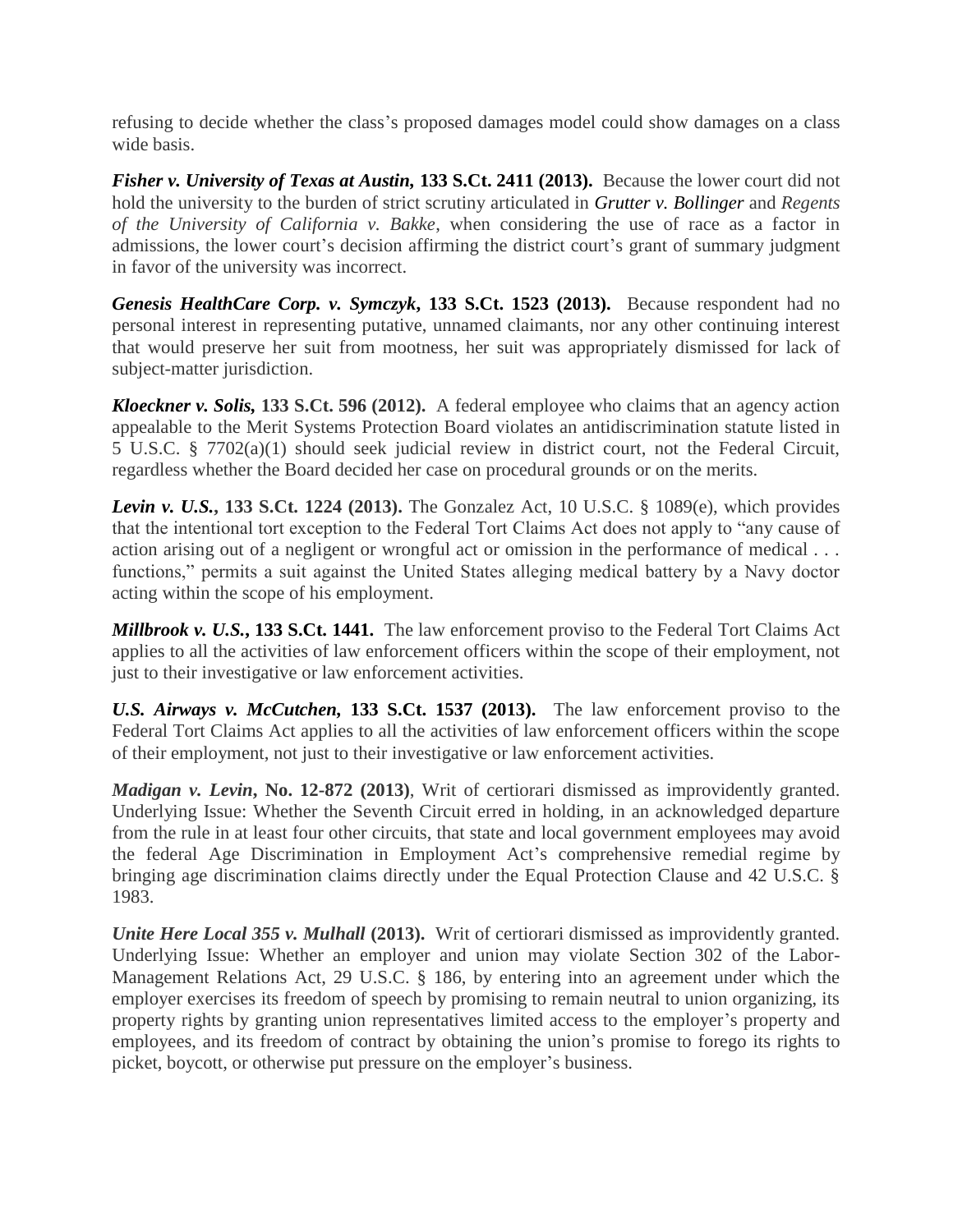#### **Pending Cases**

*Heimeshoff v. Hartford Life & Accident Ins. Co***. (No. 12-729).** When should a statute of limitations accrue for judicial review of a disability adverse benefit determination under the Employee Retirement Income Security Act?

*Schuette v. Coalition to Defend Affirmative Action* **(No. 12-682).** Whether a state violates the Equal Protection Clause by amending its constitution to prohibit race- and sex-based discrimination or preferential treatment in public-university admissions decisions.

**Sandifer v. U.S. Steel Corp. (No. 12-417).** What constitutes "changing clothes" within the meaning of Section 203(o) of the Fair Labor Standards Act?

*Lawson v. FMR LLC* (No. 12-3). Whether an employee of a privately held contractor or subcontractor of a public company is protected from retaliation by Section 806 of the Sarbanes-Oxley Act, 18 U.S.C. § 1514A.

*NLRB v. Noel Canning* **(No. 12-1281).** (1) Whether the President's recess-appointment power may be exercised during a recess that occurs within a session of the Senate, or is instead limited to recesses that occur between enumerated sessions of the Senate; (2) whether the President's recess-appointment power may be exercised to fill vacancies that exist during a recess, or is instead limited to vacancies that first arose during that recess; and (3) whether the President's recess-appointment power may be exercised when the Senate is convening every three days in pro forma sessions.

*U.S. v. Quality Stores* **(No. 12-1408).** Whether severance payments made to employees whose employment was involuntarily terminated are taxable under the Federal Insurance Contributions Act, 26 U.S.C. 3101 et seq.

*Sebelius v. Hobby Lobby Stores* **(No. 13-354).** Whether the Religious Freedom Restoration Act of 1993 (RFRA), 42 U.S.C. §§ 2000bb et seq., which provides that the government "shall not substantially burden a person's exercise of religion" unless that burden is the least restrictive means to further a compelling governmental interest, allows a for-profit corporation to deny its employees the health coverage of contraceptives to which the employees are otherwise entitled by federal law, based on the religious objections of the corporation's owners.

*Conestoga Wood Specialties Corp. v. Sebelius* **(No. 13-356).** Whether the religious owners of a family business, or their closely held, for-profit corporation, have free exercise rights that are violated by the application of the contraceptive-coverage mandate of the Affordable Care Act.

**Source:** SCOTUS Blog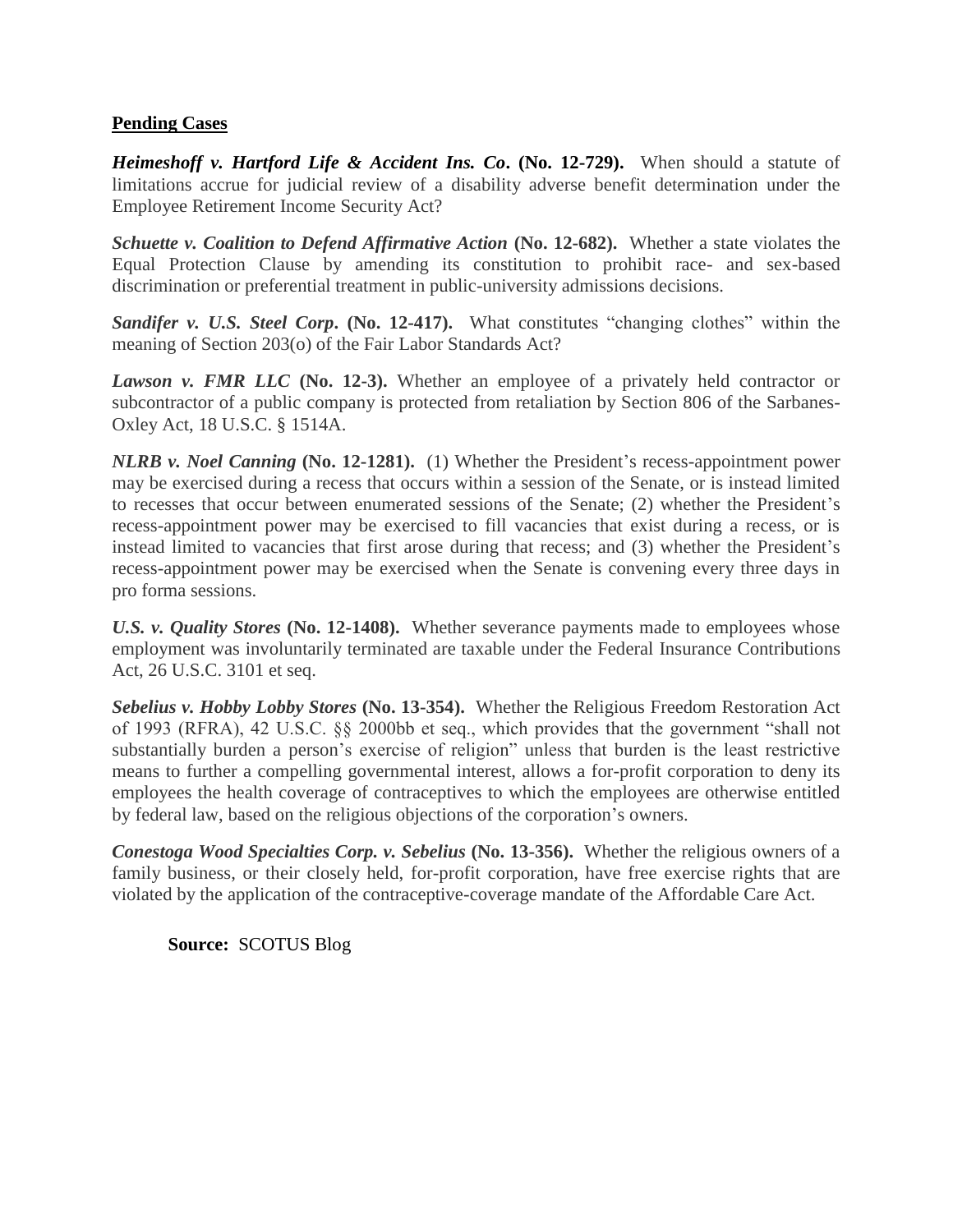# **Analysis of Recent Cases**

### *University of Texas Southwestern Medical Center v. Nassar***, 133 S. Ct. 2517 (2013)**

A 5-4 SCOTUS holding that employee retaliation claims under Title VII of the Civil Rights Act of 1964 must be proved with but-for causation not the lessened causation test stated in the 42 U.S.C. § 2000e–2(m).

Dr. Naiel Nassar, former faculty member at University of Texas, brought suit against the University of Texas Southwestern Medical Center claiming employment discrimination under Title VII and retaliation for the initial claims of discrimination. While employed by the University, the respondent worked both as a member of the faculty and as a staff physician at the affiliated teaching hospital. According to Dr. Nassar, one of his supervisors at the University, Dr. Levine was biased against him because of his race and religion. The respondent complained to Dr. Levine's supervisor, Dr. Fitz, and eventually resigned from his teaching position though he had arranged to maintain his position as a staff physician at the hospital. In a letter, the respondent cited Dr. Levine's harassment as the reason for his resignation, and Dr. Fitz, in what the respondent alleges was a retaliatory act to the complaints against Dr. Levine, objected to Dr. Nassar's position at the hospital. The offer was then withdrawn. The Fifth Circuit vacated the jury's finding that Dr. Nassar was constructively discharged, but affirmed his claims regarding retaliation because evidence showed that retaliation was a motivating factor.

The legal question presented was whether employment retaliation is subject to the causation standard used by the Fifth Circuit, **a motivating factor test**, or whether the respondent is required to show that the retaliation was **a "but-for"** cause of the adverse employment action.

In the majority opinion delivered by Justice Kennedy on June 24, 2013, the court found that under Title VII, a plaintiff claiming adverse employment action due to retaliation must show that the employee's protected action was a but-for cause of the retaliatory or adverse action by the employer. The court arrived at this conclusion by separating out status-based discrimination, covered under 42 USC §2000e-2(a), from retaliation for complaints regarding the aforementioned discrimination under §2000e-3(a). The court found that the motivating factor test associated with Title VII applies only to status-based discrimination claims, not retaliation claims. This conclusion relied on both textual analysis of the statute and the structure Congress used originally in Title VII and in the later amendments.

Justice Ginsburg filed a dissenting opinion in which Justice Breyer, Justice Sotomayor, and Justice Kagan joined. In the dissent, Justice Ginsburg finds that the distinction between these claims, and the different tests, are inconsistent with the text and structure of Title VII, as well as inconsistent with case precedent. Justice Ginsburg finds that retaliation for complaining about discrimination and the prohibited discrimination itself are tightly bound and linked in such a way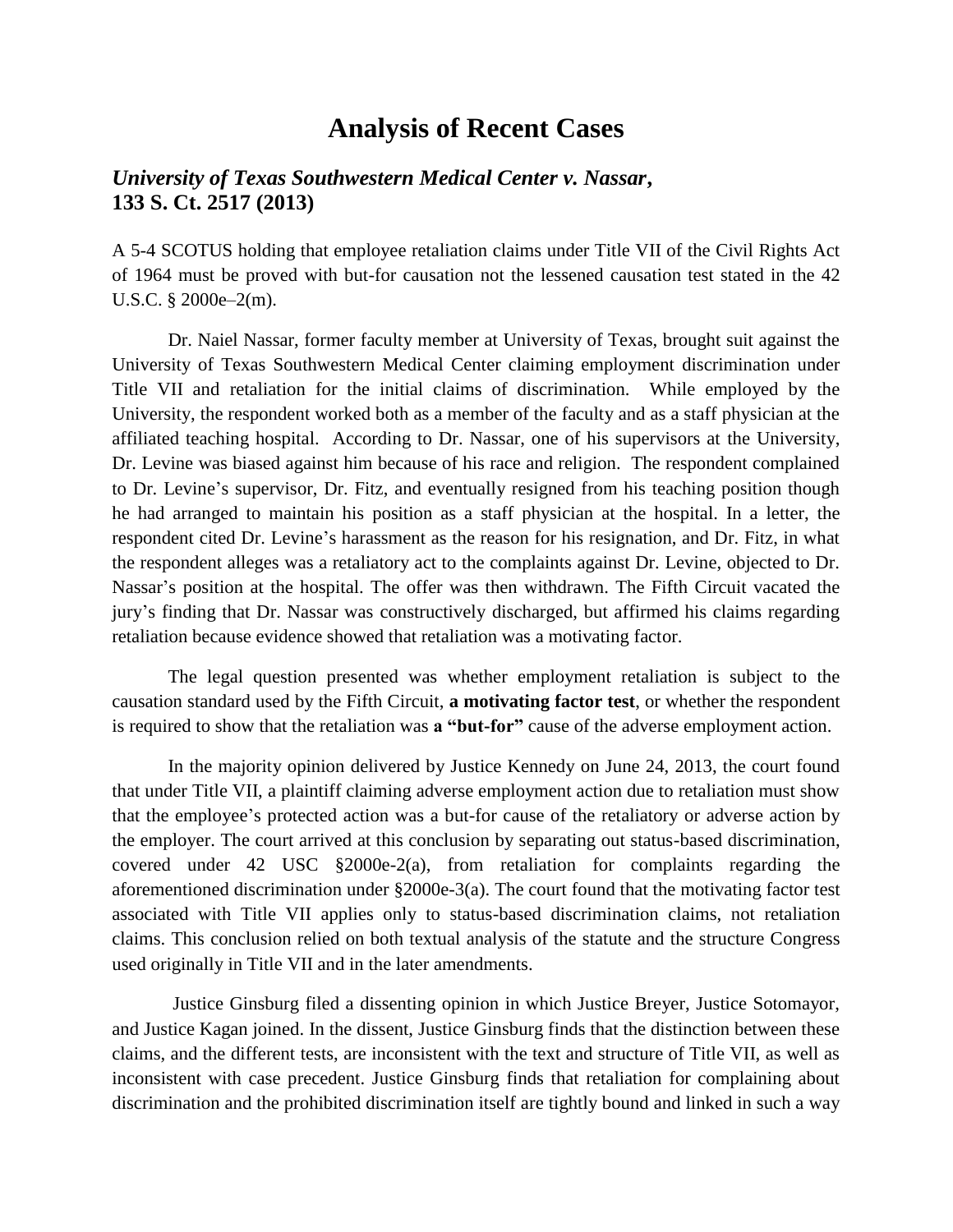that both acts are discrimination which Congress intended to address and protect employees from when writing and amending this statute. The dissent also emphasizes that the court should defer to the EEOC's Compliance Manual, which applies the motivating factor test to retaliatory actions. The dissent believes that the majority holding allows retaliation to go unpunished because it was not the sole cause of an adverse employment action, undermining Congress's intent in creating and bolstering Title VII.

#### **-- Orly Lobel, University Professor and Professor of Law, University of San Diego**

\* \* \* \* \*

*Vance v. Ball State University***, 133 S.Ct. 2434 (2013)**

*What Is A "Supervisor" For Purposes Of Imposing Vicarious Liability On An Employer For Hostile Work Environment Harassment?*

In *Burlington Industries v. Ellerth*, 524 U.S. 742 (1998), and *Faragher v. City of Boca Raton*, 524 U.S. 775 (1998), the Supreme Court held that an employer is vicariously liable for discriminatory harassment where the harassing employee is a "supervisor." This twin holding was rooted in § 219(d)(2) of the Restatement (Second) of Agency, which recognizes vicarious tort liability for a "master" in cases where its servant was "aided in accomplishing the tort by the existence of the agency relation." *[Faragher,](http://www.westlaw.com/Find/Default.wl?rs=dfa1.0&vr=2.0&DB=708&FindType=Y&SerialNum=1998132969)* 524 U.S. at 802–803; *[Ellerth,](http://www.westlaw.com/Find/Default.wl?rs=dfa1.0&vr=2.0&DB=708&FindType=Y&SerialNum=1998132973)* 524 U.S. at 760–763.

In adapting this "aided-by-the-agency-relation" concept for application in the Title VII context, the *Faragher*/*Ellerth* Court separated supervisor harassment into two categories: (1) cases in which the supervisor took a tangible employment action against the plaintiff; and (2) cases in which the supervisor did not do so. In the first category of cases, the agency relation inherently aided the supervisor's conduct as it resulted in an official act of the employer and, as a result, the employer should be strictly liable. In the second category, however, the Court concluded that holding the employer strictly liable would be unjust and, accordingly, created an affirmative defense for the employer that, if proven, would allow the employer to avoid liability. Specifically, under the now familiar "*Faragher*/*Ellerth* defense" an employer can avoid liability for the hostile work environment harassment by a supervisor that did not include a tangible employment action against the plaintiff by showing (1) that it exercised reasonable care to prevent and promptly correct any harassing behavior and (2) that the plaintiff unreasonably failed to take advantage of any preventive or corrective opportunities that were provided. *[Faragher,](http://www.westlaw.com/Find/Default.wl?rs=dfa1.0&vr=2.0&DB=708&FindType=Y&SerialNum=1998132969)* 524 U.S. at 807; *[Ellerth,](http://www.westlaw.com/Find/Default.wl?rs=dfa1.0&vr=2.0&DB=708&FindType=Y&SerialNum=1998132973)* 524 U.S. 765.

Given that the Court's basis for imposing vicarious liability on the employer was the supervisor's "abuse of his supervisory authority," *Faragher*, 524 U.S. at 802, it matters whether or not a harasser is a "supervisor." The *Faragher*/*Ellerth* Court did not specifically define what a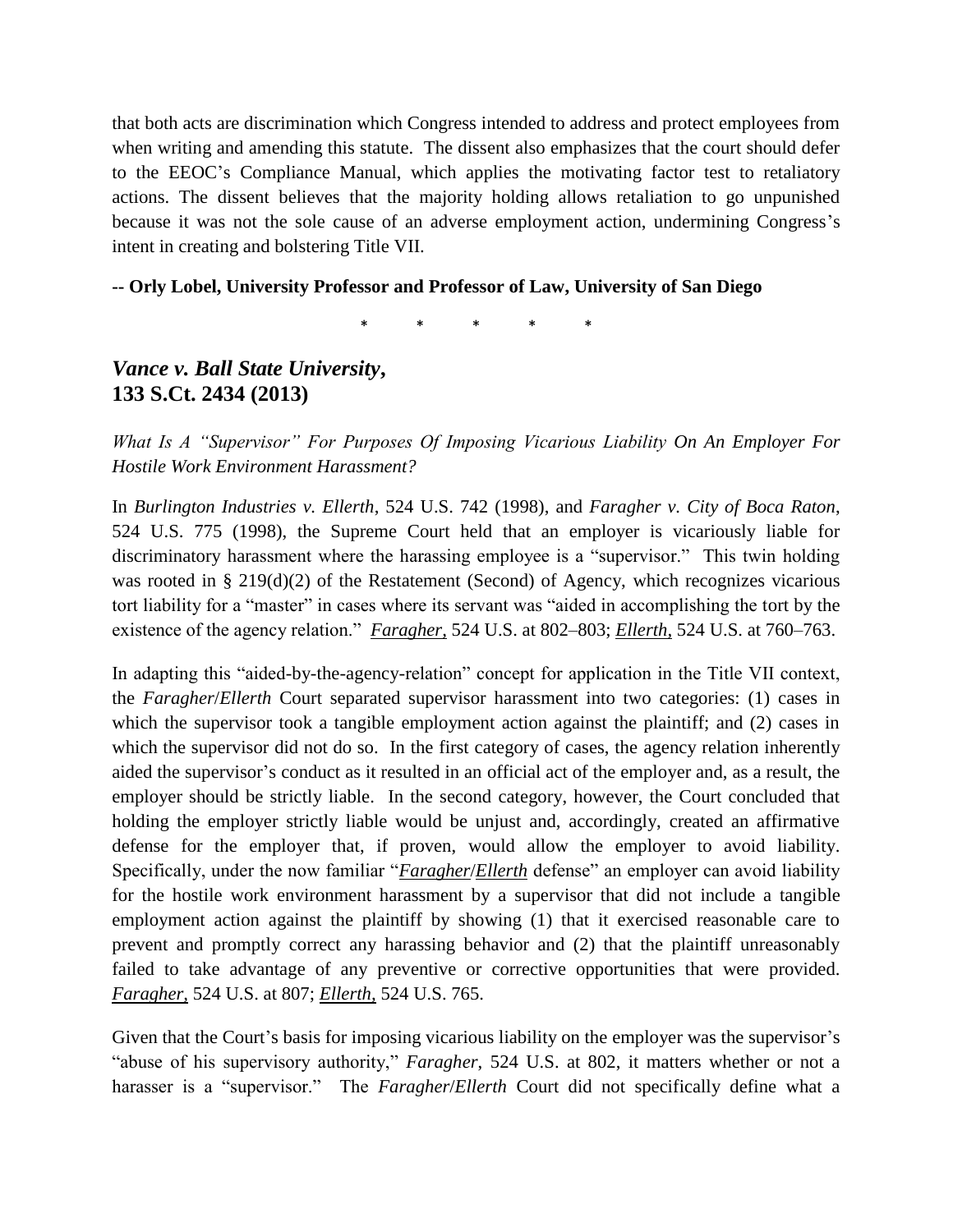"supervisor" was for vicarious liability purposes. Instead the Court made fairly broad statements about "supervisory authority" and the ability of a person with supervisory authority to "discriminate in the terms and conditions of subordinates' employment." The Court noted that the "power to supervise… may [include the power] … to hire and fire, and to set work schedules and pay rates" but did not indicate that a supervisor must have those or any other specific duties or authority regarding the plaintiff. Additionally, in Faragher, the plaintiff complained about the actions of two supervisors, Bill Terry and David Silverman, only one of whom (Terry) had the authority to take tangible employment actions against her. *See Faragher*, 524 U.S. at 781. The Court nonetheless treated both Terry and Silverman as supervisors and held the defendant employer vicariously liable for the actions of both. *Id*. at 808-10.

In the wake of *Faragher* and *Ellerth*, the lower courts disagreed about the meaning of "supervisor." Some courts – including the First, Seventh, and Eighth Circuits – held that a "supervisor" must have the power to take a tangible employment action (i.e., hire, fire, demote, promote, transfer, or discipline) against the victim. Others – including the Second and Fourth Circuits, as well as the EEOC – concluded that status as a "supervisor" is tied more broadly to the ability to exercise significant direction over another's daily work and, also, whether the harassment was more broadly "aided by the agency relationship" within the meaning of *Faragher*.

The Court granted *certiorari* in *Vance* to resolve this circuit split and held "that an employee is a 'supervisor' for purposes of vicarious liability under Title VII [only] if he or she is empowered by the employer to take tangible employment actions against the victim" (i.e., to effect a significant change in employment status, such as hiring, firing, failing to promote, reassignment with significantly different responsibilities, or a decision causing a significant change in benefits). *Vance*, 133 S. Ct. at 2439, 2443.

In reaching this decision, a majority of the Court concluded that *Ellerth* and *Faragher* contemplated a unitary category of supervisors, *i.e.,* those employees with the authority to make tangible employment decisions. Justice Alito, writing for the majority, stated (perhaps inaccurately) that "[t]here is no hint in either decision that the Court had in mind two categories of supervisors: first, those who have such authority and, second, those who, although lacking this power, nevertheless have the ability to direct a co-worker's labor to some ill-defined degree. On the contrary, the *Ellerth/ Faragher* framework is one under which supervisory status can usually be readily determined, generally by written documentation." This approach, the Court reasoned, would be far easier to apply than the approach recommended by the EEOC Guidance, which "would make the determination of supervisor status depend on a highly case-specific evaluation of numerous factors."

However, in defining "supervisor" in this way, the Court turned its back on the aided-by-theagency-relation standard it purported to apply. As the Court recognized in *Faragher* and *Ellerth*,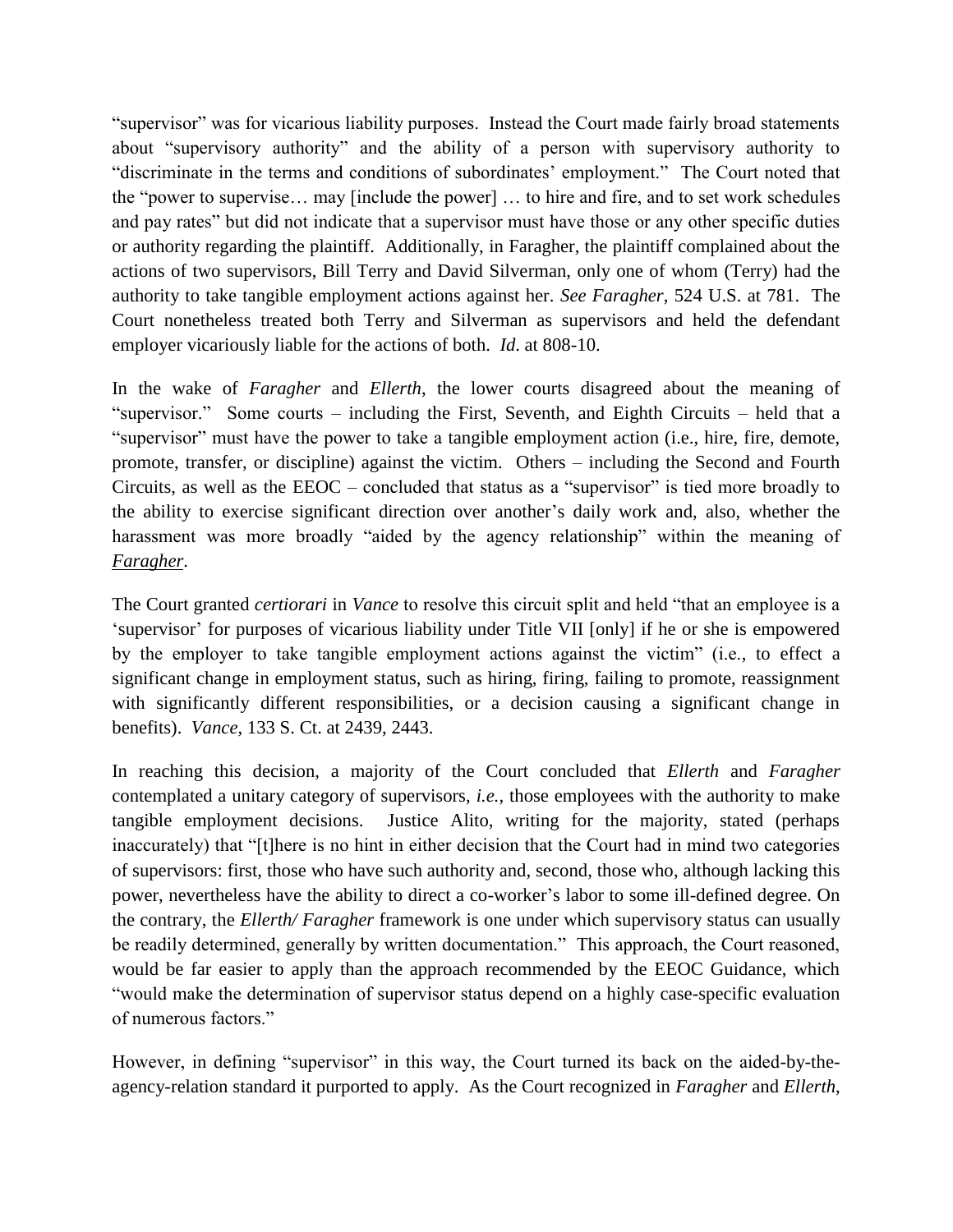"there is a sense in which a harassing supervisor is always assisted in his misconduct by the supervisory relationship" given that "[t]he agency relationship affords contact with an employee subjected to a supervisor's sexual harassment, and the victim may well be reluctant to accept the risks of blowing the whistle on a superior." *Faragher*, 524 U.S. at 802-3. "When a fellow employee harasses, the victim can walk away or tell the offender where to go, but it may be difficult to offer such responses to a supervisor, whose power . . . does not disappear ... when he chooses to harass…." *Id*. at 803.

One of the cases directly overruled by *Vance* – *Whitten v. Fred's Inc.*, 601 F.3d 231 (4th Cir. 2010) – provides an apt illustration of sexual harassment by a supervisor who lacked the authority to hire or fire the plaintiff but was undeniably "aided by the agency relationship" in harassing her. There, the harasser told the plaintiff that if she wanted long weekends off from work, she needed to "be good to [him] and give [him] what [he] want[ed]" and that he would make her life a "living hell" if she ever took work matters "over [his] head." *Whitten*, 601 F.3d at 236. Later that day, the harasser pressed his genitals against the plaintiff's back twice as he passed by her. When the plaintiff protested, the harasser ordered her to stay late to clean the store, telling her that the store should be spotless and that he did not care if it took her all night. The next day, he told her she would have to work on Super Bowl Sunday as punishment for allegedly not setting the store alarm properly the night before. Although none of these acts by the harasser amounted to a tangible employment action, the Fourth Circuit held that the harasser was clearly aided by the agency relationship in sexually harassing the plaintiff. Under *Vance*, however, Ms. Whitten's harasser would not be a "supervisor," as he could not take a tangible employment action against her.

Various commentators have criticized (or will soon criticize) the Court's narrow definition of "supervisor" on several bases including that it is no easier to apply than the EEOC's definition and that it will likely cause significant problems in retaliation doctrine. Additionally, other commentators have pointed out that the Court's definition of "supervisor" in *Vance* is wholly inconsistent with the Court's recent use of the term "supervisor" in *Staub v. Proctor Hosp.*, 131 S.Ct. 1186 (2011), which approved so-called "cat's paw" discrimination cases. The Court's holding in *Staub* was explicitly premised on the fact that Mr. Staub's "supervisors," the only actors who possessed the requisite discriminatory animus, did *not* have the authority to take any adverse employment action against him.

Additionally, the majority in *Vance* rejected Ms. Vance's argument that the Court should interpret the term "supervisor" as used in *Faragher* and *Ellerth* in accordance with its plain and ordinary meaning as reflected in dictionary definitions. Although the justices in the majority have been happy to use dictionary definitions (even entirely circular definitions) to interpret statutes (including in *Univ. of Tx. S.W. Med. Center v. Nassar*, which was decided the same day as *Vance*), they are apparently unwilling to do so when interpreting the Court's own opinions.